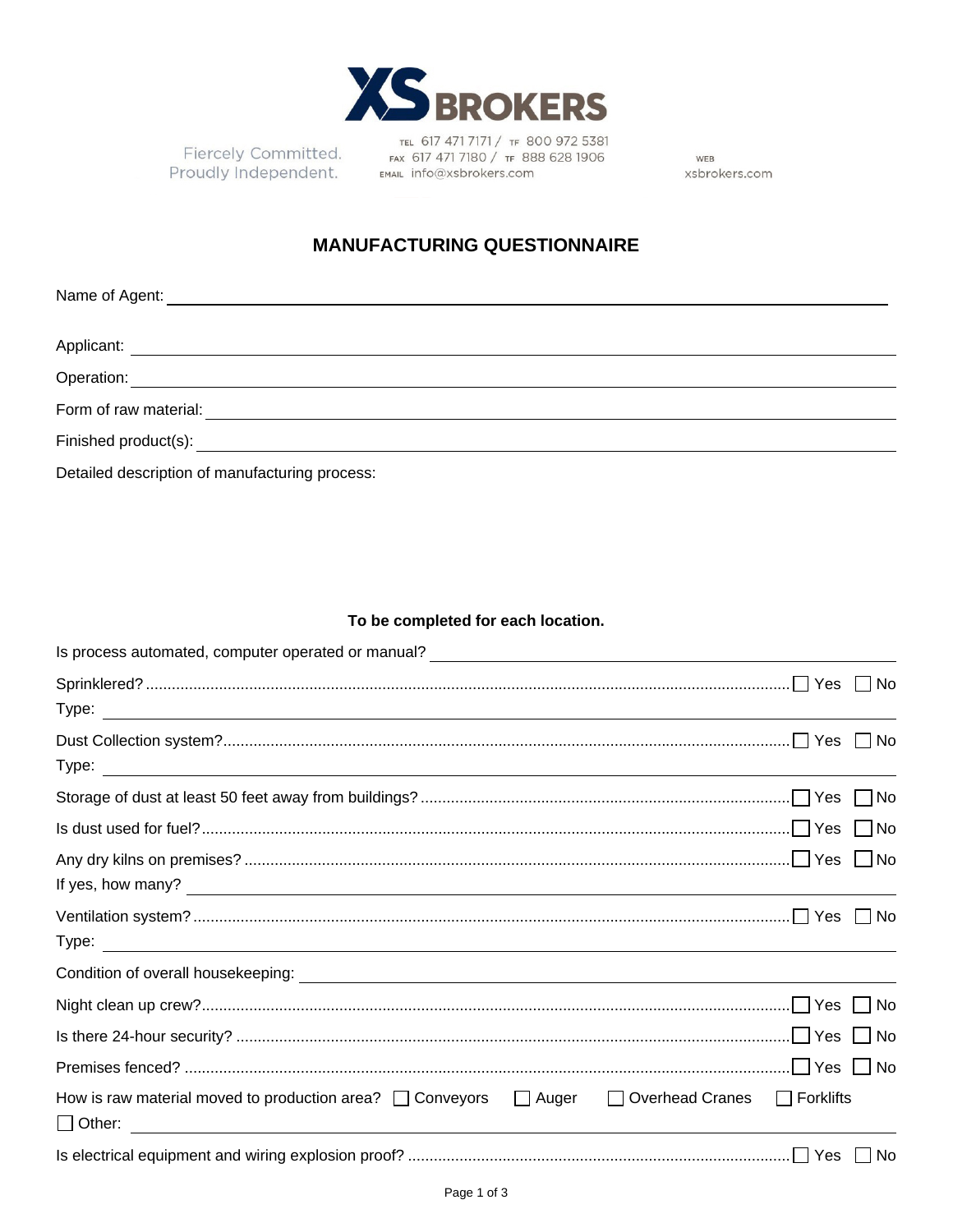|                                                                                                                                                                                                                                                                                 | I No  |
|---------------------------------------------------------------------------------------------------------------------------------------------------------------------------------------------------------------------------------------------------------------------------------|-------|
|                                                                                                                                                                                                                                                                                 | ∣ INo |
|                                                                                                                                                                                                                                                                                 |       |
| What is the inspection and servicing schedule for all equipment (including converyors, hydraulic lines, etc.)?                                                                                                                                                                  |       |
| How often is the electrical equipment and wiring inspected and serviced by a licensed professional?                                                                                                                                                                             |       |
|                                                                                                                                                                                                                                                                                 | No    |
|                                                                                                                                                                                                                                                                                 | ∐ No  |
|                                                                                                                                                                                                                                                                                 | _  No |
|                                                                                                                                                                                                                                                                                 |       |
| <b>Storage of Raw Material:</b>                                                                                                                                                                                                                                                 |       |
| If yes, by: $\Box$ Firewalls                                                                                                                                                                                                                                                    |       |
| Storage of Chemicals, Flammables or Solvents, etc.:<br>$\Box$ Firewalls<br>$\Box$ Separate Building $\Box$ Other:<br>If yes, by:<br><u> 1989 - Johann Barbara, martxa alemaniar amerikan a</u><br>What other chemicals, flammables or solvents are used (include trade names.)? |       |
| Quanity of each?                                                                                                                                                                                                                                                                |       |
|                                                                                                                                                                                                                                                                                 |       |
|                                                                                                                                                                                                                                                                                 |       |
|                                                                                                                                                                                                                                                                                 |       |
|                                                                                                                                                                                                                                                                                 |       |
| If no, how much?<br><u> 1989 - Johann Barn, fransk politik (d. 1989)</u>                                                                                                                                                                                                        |       |
|                                                                                                                                                                                                                                                                                 |       |
| If no, what kind of ventilating is used?<br><u> and</u> the contract of the contract of the contract of the contract of the contract of the contract of the contract of the contract of the contract of the contract of the contract                                            |       |
|                                                                                                                                                                                                                                                                                 |       |
| <b>Storage of Finished Product:</b>                                                                                                                                                                                                                                             |       |
|                                                                                                                                                                                                                                                                                 |       |
| $\Box$ Separate Building $\Box$ Other:<br>$\Box$ Firewalls<br>If yes, by:                                                                                                                                                                                                       |       |
|                                                                                                                                                                                                                                                                                 |       |
|                                                                                                                                                                                                                                                                                 |       |
| What is the response time from the Fire Department?                                                                                                                                                                                                                             |       |